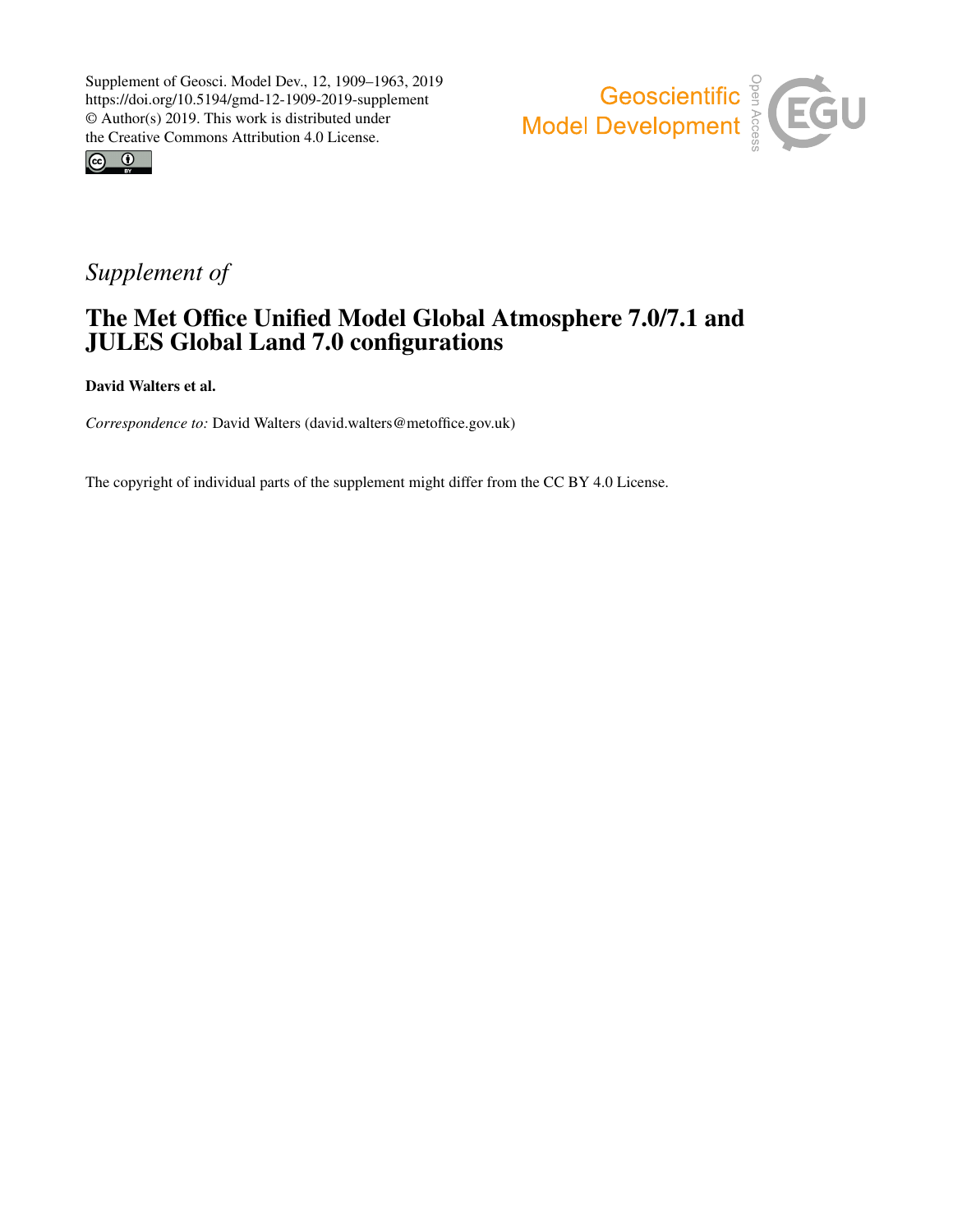## **Contents**

|   | 5 Settings that may vary with system/application             | 5.                                            |
|---|--------------------------------------------------------------|-----------------------------------------------|
|   | 4 Namelist differences between GA7.0 and GA7.1               | 5.                                            |
| 3 | GA7.0 settings that vary with vertical resolution            | $2^{\circ}$<br>$\mathcal{L}$<br>$\mathcal{P}$ |
|   | 2 GA7.0 settings that vary with global horizontal resolution | 2                                             |
|   | 1 Introduction                                               |                                               |

## 1 Introduction

This supplementary material to the main paper is designed to help users of GA7.0/7.1 and GL7.0 in configuring their systems to correctly implement the new configurations.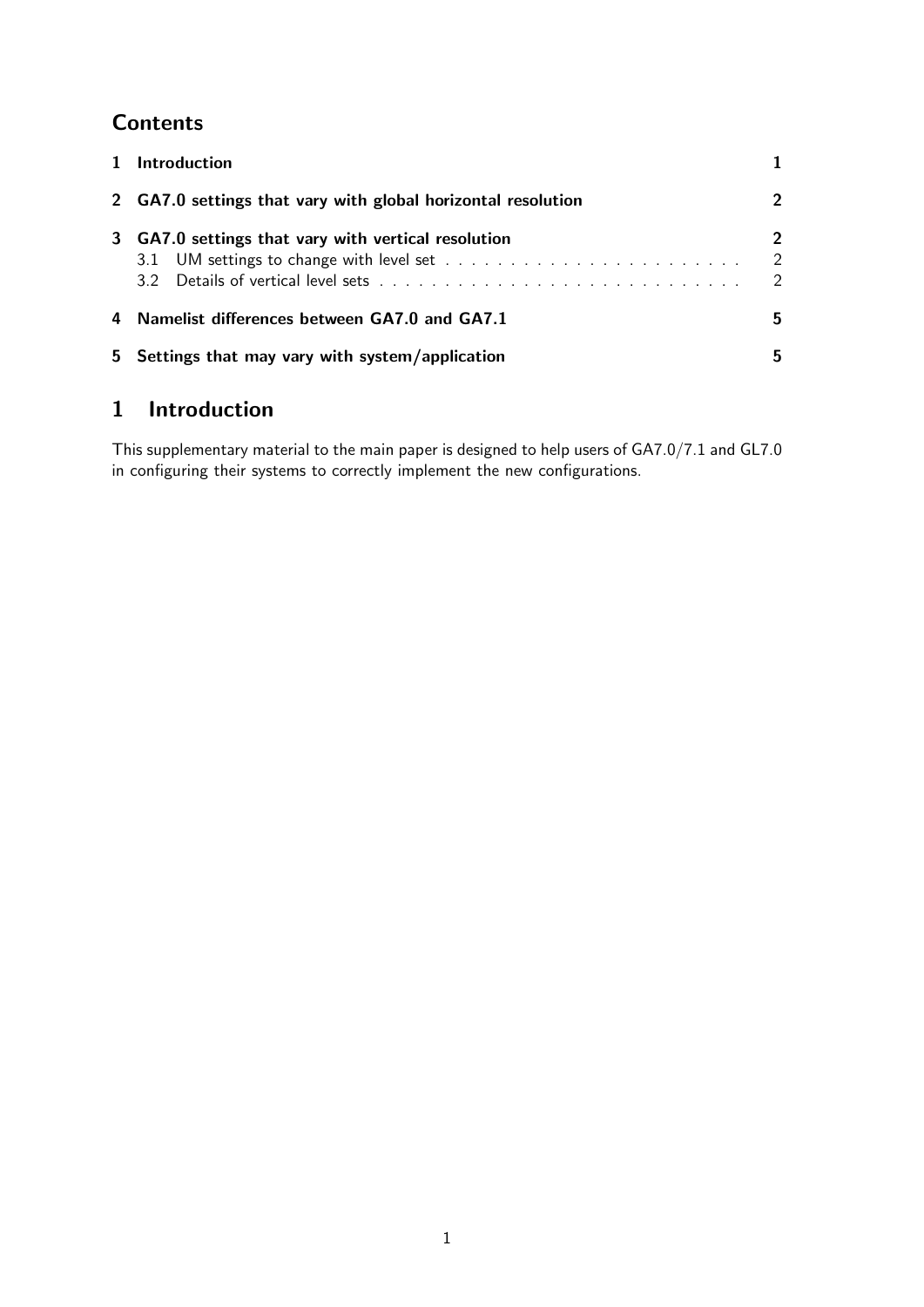## 2 GA7.0 settings that vary with global horizontal resolution

Table 1 lists the Unified Model (UM) settings (as set in the Rose suite applications - see the Rose documentation at http://metomi.github.io/rose/doc/rose.html) that should be changed when changing horizontal resolution. The settings listed here are valid for UM code base vn10.6. The resolutions supported span from N96 ( $\approx$  135 km in the mid-latitudes) to N1280 ( $\approx$  10 km in the mid-latitudes).

| namelist              |      |      |      |      |                  |      |                   |                   |
|-----------------------|------|------|------|------|------------------|------|-------------------|-------------------|
| entry                 | N96  | N216 | N320 | N400 | N <sub>512</sub> | N768 | N <sub>1024</sub> | N <sub>1280</sub> |
| [namelist:nlsizes]    |      |      |      |      |                  |      |                   |                   |
| global_row_length     | 192  | 432  | 640  | 800  | 1024             | 1536 | 2048              | 1560              |
| global_rows           | 144  | 324  | 480  | 600  | 768              | 1152 | 1536              | 1280              |
| [namelist:nlst_mpp]   |      |      |      |      |                  |      |                   |                   |
| extended_halo_size_ew | 4    | 4    | 4    | 4    | 5                | 5    | 5                 | 5                 |
| extended_halo_size_ns | 5    | 7    | 7    | 8    | 8                | 8    | 10                | 10                |
| [namelist:nlstcgen]   |      |      |      |      |                  |      |                   |                   |
| steps_per_periodim    | 72   | 96   | 120  | 120  | 144              | 192  | 288               | 360               |
| [namelist:run_dust]   |      |      |      |      |                  |      |                   |                   |
| us am                 | 1.45 | 1.40 | 1.40 | 1.40 | 1.40             | 1.40 | 1.40              | 1.40              |
| [namelist:run_gwd     |      |      |      |      |                  |      |                   |                   |
| ussp_launch_factor    | 1.3  | 1.2  | 1.2  | 1.2  | 12               | 1.2  | 12                | 1.2               |

Table 1: GA7.0 settings that vary with global horizontal resolution.

### 3 GA7.0 settings that vary with vertical resolution

#### 3.1 UM settings to change with level set

Table 2 lists the UM settings (as set in the Rose suite applications) that should be changed when changing vertical resolution. The settings listed here are valid for UM code base vn10.6. Note that as discussed in the main paper, GA7.0 systems should only use either  $L85(50<sub>t</sub>, 35<sub>s</sub>)_{85}$  $L70(50_t, 20_s)_{80}$ , or  $L63(50_t, 13_s)_{40}$  level sets.

#### 3.2 Details of vertical level sets

In the vertical, the UM uses the terrain-following height coordinate  $\eta$ , which is normalised to be  $\eta = 0$  at the lower boundary, and  $\eta = 1$  at a height  $z_T$ , the height of the fixed model lid. In between, the height above mean sea level at any given point,  $z$ , is defined by

$$
z = \begin{cases} \eta z_T + h \left( 1 - \frac{\eta}{\eta_I} \right)^2, & 0 \le \eta \le \eta_I; \\ \eta z_T, & \eta_I \le \eta \le 1, \end{cases}
$$
 (1)

where h is the height of the model orography above the earth's mean radius and  $\eta_I$  is the level at and above which the levels are flat.

The namelists below detail the level sets used with GA7.0. In these namelists, the variable z\_top\_of\_model= $z_T$  (in metres), eta\_theta is the array of  $\eta$  values for the levels on which the prognostic potential temperature  $(\theta)$  is held including the surface, eta rho is the array of  $\eta$  values for the levels on which the prognostic density  $(\rho)$  is held, and first\_constant\_r\_rho\_level is the  $\rho$ -level at which  $\eta = \eta_I$ .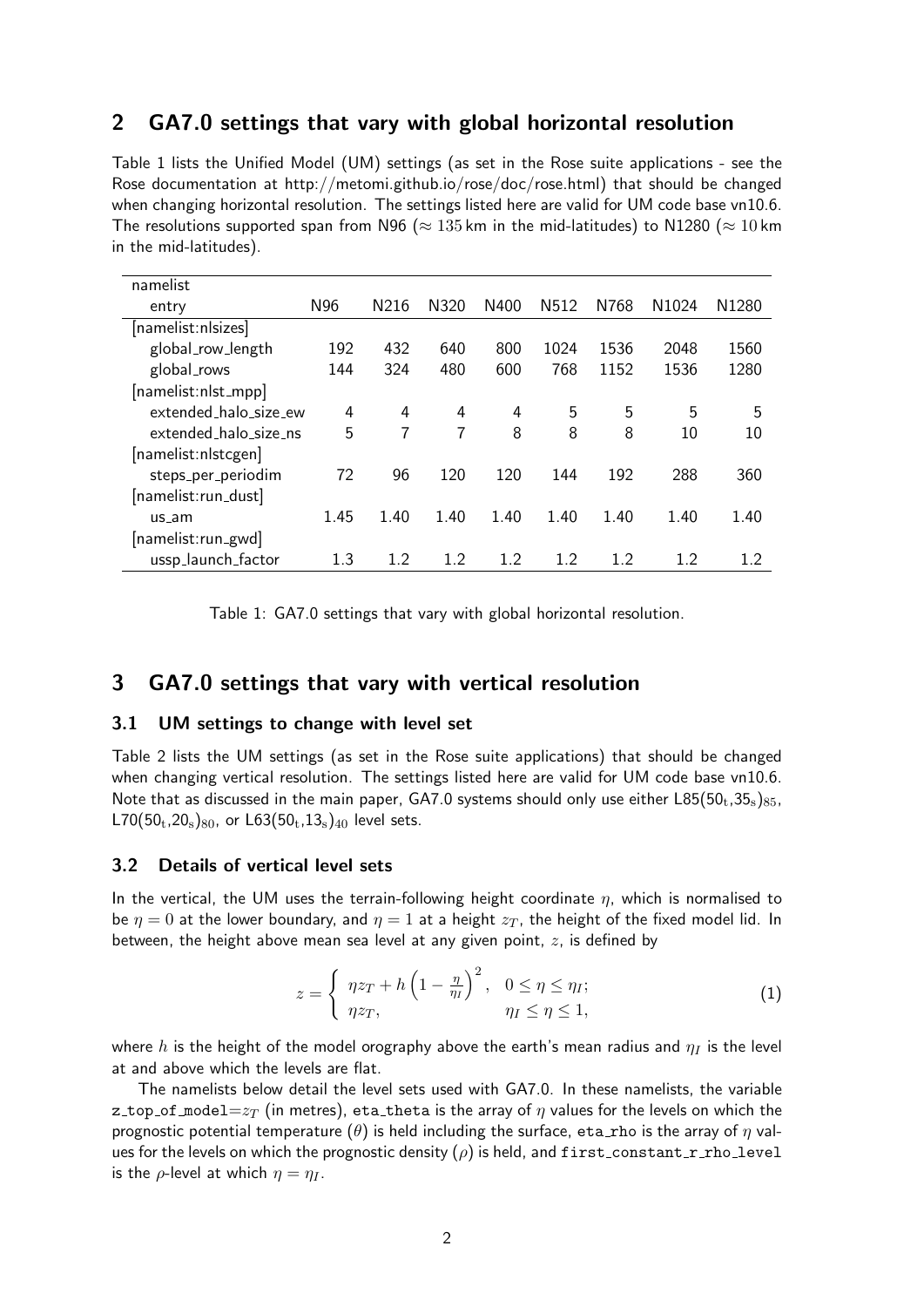| namelist                                           |                        |                                       |                        |
|----------------------------------------------------|------------------------|---------------------------------------|------------------------|
| entry                                              | $L85(50_t, 35_s)_{85}$ | $L70(50_{\rm t}$ ,20 $_{\rm s})_{80}$ | $L63(50_t, 13_s)_{40}$ |
| [namelist: domain("All model level STASH domains") |                        |                                       |                        |
| levt                                               | 85                     | 70                                    | 63                     |
| [namelist:nlsizes]                                 |                        |                                       |                        |
| cloud_levels                                       | 85                     | 70                                    | 63                     |
| model levels                                       | 85                     | 70                                    | 63                     |
| ozone levels                                       | 85                     | 70                                    | 63                     |
| [namelist:run_cloud]                               |                        |                                       |                        |
| $r$ hcrit $(18)$                                   | 68*0.800               | 53*0.800                              | 46*0.800               |
| [namelist:run_dyn]                                 |                        |                                       |                        |
| $eta_s$                                            | 0.5                    | 0.5                                   | 0.75                   |

Table 2: GA7.0 settings that vary with atmospheric vertical resolution. Note that whilst the PC2 cloud scheme now uses a diagnostic formulation for rhcrit  $(RH_{\text{crit}})$  as described in section 3.4 of the main paper, a prescribed  $RH_{\text{crit}}$  profile is still in the microphysics scheme to determine the in-cloud relative humidity.

## Level set  $L85(50_t, 35_s)_{85}$

| &VERTLEVS                   |                     |                     |                     |                     |
|-----------------------------|---------------------|---------------------|---------------------|---------------------|
| $z_t$ top of model =        | 85000.00.           |                     |                     |                     |
| first_constant_r_rho_level= | 51,                 |                     |                     |                     |
| $eta$ _theta $=$            |                     |                     |                     |                     |
| $0.0000000E + 00,$          | $0.2352941E - 03$   | $0.6274510E - 03$   | $0.1176471E - 02$   | $0.1882353E - 02$   |
| $0.2745098E - 02$           | $0.3764706E - 02$   | $0.4941176E - 02$   | $0.6274510E - 02$   | $0.7764705E - 02$   |
| $0.9411764E - 02$           | $0.1121569E - 01$ , | $0.1317647E - 01$ , | $0.1529412E - 01$   | $0.1756863E - 01$ , |
| $0.2000000E - 01.$          | $0.2258823E - 01.$  | $0.2533333E - 01$ . | $0.2823529E - 01$   | $0.3129411E - 01$ . |
| $0.3450980E - 01.$          | $0.3788235E - 01.$  | $0.4141176E - 01.$  | $0.4509804E - 01.$  | $0.4894118E - 01.$  |
| $0.5294117E - 01$ .         | $0.5709804E - 01.$  | $0.6141176E - 01.$  | $0.6588235E - 01.$  | $0.7050980E - 01.$  |
| $0.7529411E - 01.$          | $0.8023529E - 01.$  | $0.8533333E - 01.$  | $0.9058823E - 01.$  | $0.9600001E - 01.$  |
| $0.1015687E + 00,$          | $0.1072942E + 00,$  | $0.1131767E+00,$    | $0.1192161E+00$ ,   | $0.1254127E + 00$ , |
| $0.1317666E + 00.$          | $0.1382781E + 00$ , | $0.1449476E + 00.$  | $0.1517757E+00.$    | $0.1587633E + 00$ , |
| $0.1659115E+00.$            | $0.1732221E+00,$    | $0.1806969E + 00,$  | $0.1883390E + 00$ , | $0.1961518E + 00$ , |
| $0.2041400E + 00.$          | $0.2123093E + 00.$  | $0.2206671E + 00.$  | $0.2292222E+00,$    | $0.2379856E + 00.$  |
| $0.2469709E + 00,$          | $0.2561942E + 00,$  | $0.2656752E+00,$    | $0.2754372E + 00$ , | $0.2855080E + 00,$  |
| $0.2959203E+00,$            | $0.3067128E + 00$ , | $0.3179307E + 00$ , | $0.3296266E + 00$ , | $0.3418615E+00,$    |
| $0.3547061E + 00.$          | $0.3682416E + 00.$  | $0.3825613E + 00.$  | $0.3977717E + 00.$  | $0.4139944E + 00.$  |
| $0.4313675E + 00,$          | $0.4500474E + 00,$  | $0.4702109E + 00,$  | $0.4920571E+00,$    | $0.5158098E+00,$    |
| $0.5417201E+00,$            | $0.5700686E + 00,$  | $0.6011688E + 00,$  | $0.6353697E + 00,$  | $0.6730590E + 00,$  |
| $0.7146671E + 00$ ,         | $0.7606701E + 00$ , | $0.8115944E+00$ ,   | $0.8680208E + 00,$  | $0.9305884E + 00,$  |
| $0.1000000E + 01.$          |                     |                     |                     |                     |
| $eta_r$ ho $=$              |                     |                     |                     |                     |
| $0.1176471E - 03$           | $0.4313726E - 03$   | $0.9019608E - 03$   | $0.1529412E - 02$ . | $0.2313725E - 02$   |
| $0.3254902E - 02$           | $0.4352941E - 02$ . | $0.5607843E - 02$   | $0.7019607E - 02$   | $0.8588235E - 02$   |
| $0.1031373E - 01.$          | $0.1219608E - 01.$  | $0.1423529E - 01$   | $0.1643137E - 01$   | $0.1878431E - 01.$  |
| $0.2129412E - 01$ .         | $0.2396078E - 01$ , | $0.2678431E - 01$ . | $0.2976470E - 01$   | $0.3290196E - 01$   |
| $0.3619608E - 01$           | $0.3964706E - 01$   | $0.4325490E - 01$ , | $0.4701960E - 01$ , | $0.5094118E - 01$ , |
| $0.5501961E - 01.$          | $0.5925490E - 01.$  | $0.6364705E - 01.$  | $0.6819607E - 01.$  | $0.7290196E - 01$   |
| $0.7776470E - 01.$          | $0.8278431E - 01.$  | $0.8796078E - 01.$  | $0.9329412E - 01$ . | $0.9878433E - 01$   |
| $0.1044314E+00.$            | $0.1102354E+00.$    | $0.1161964E+00.$    | $0.1223144E+00.$    | $0.1285897E+00.$    |
| $0.1350224E+00.$            | $0.1416128E + 00.$  | $0.1483616E + 00.$  | $0.1552695E + 00.$  | $0.1623374E + 00.$  |
| $0.1695668E + 00,$          | $0.1769595E+00,$    | $0.1845180E + 00,$  | $0.1922454E+00.$    | $0.2001459E + 00,$  |
| $0.2082247E+00,$            | $0.2164882E+00.$    | $0.2249446E + 00.$  | $0.2336039E + 00.$  | $0.2424783E + 00.$  |
| $0.2515826E + 00$ ,         | $0.2609347E + 00,$  | $0.2705562E + 00,$  | $0.2804726E + 00$ , | $0.2907141E + 00$ , |
| $0.3013166E + 00.$          | $0.3123218E + 00.$  | $0.3237787E + 00.$  | $0.3357441E + 00.$  | $0.3482838E + 00.$  |
| $0.3614739E + 00$ ,         | $0.3754014E+00.$    | $0.3901665E + 00,$  | $0.4058831E+00.$    | $0.4226810E + 00,$  |
| $0.4407075E + 00.$          | $0.4601292E + 00.$  | $0.4811340E + 00.$  | $0.5039334E + 00.$  | $0.5287649E + 00.$  |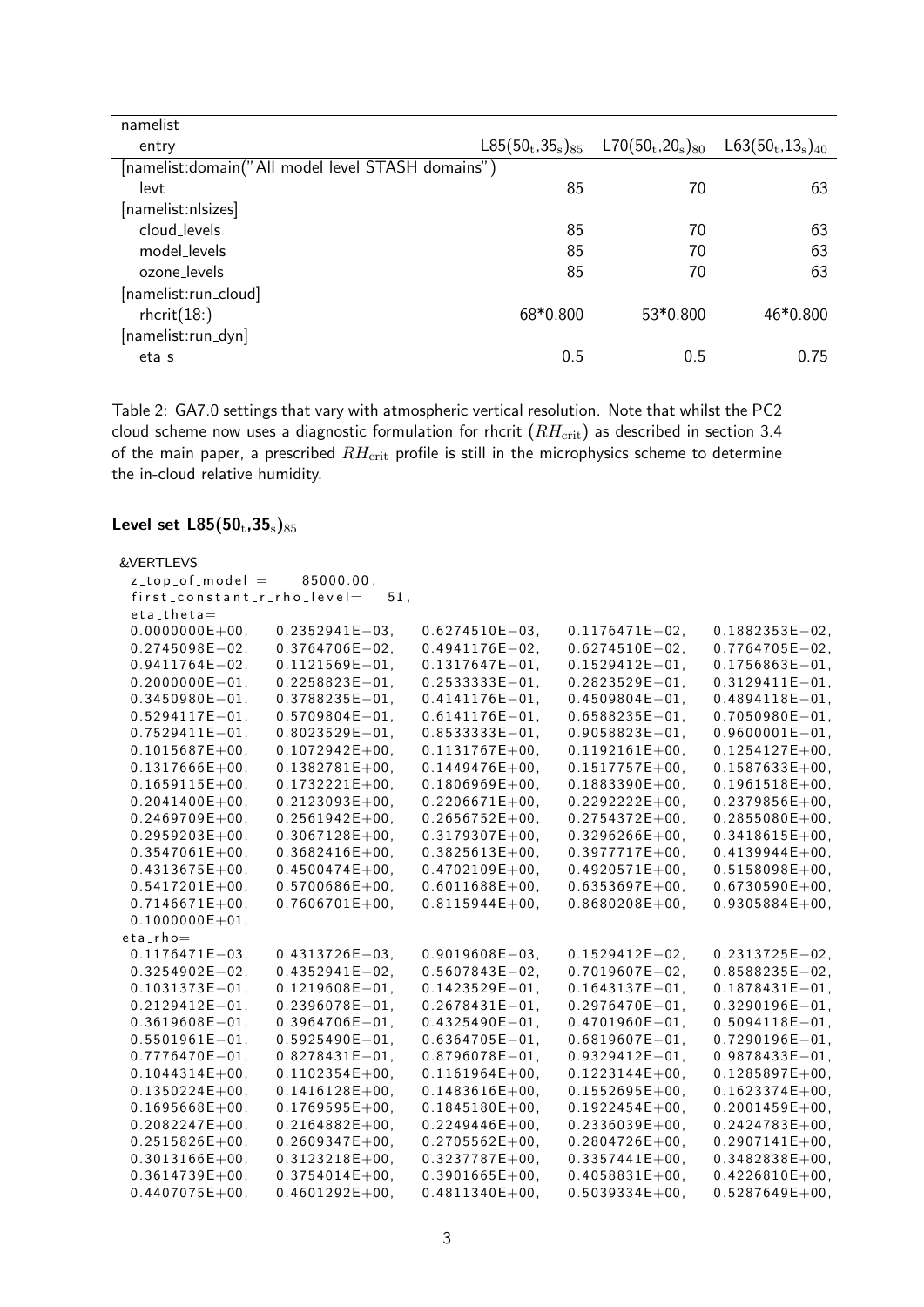| $0.5558944E+00.$ | $0.5856187E+00.$ | $0.6182693E+00.$   | $0.6542144E+00.$ | $0.6938630E+00.$ |
|------------------|------------------|--------------------|------------------|------------------|
| $0.7376686E+00.$ | $0.7861323E+00.$ | $0.8398075E + 00.$ | $0.8993046E+00.$ | $0.9652942E+00.$ |
|                  |                  |                    |                  |                  |

#### Level set  $L70(50_t, 20_s)_{80}$

&VERTLEVS

```
z_t top _of_model = 80000.0,
first_{constant\_r\_rho\_level = 50,
et a _t h e t a=.0000000, 0002500, 0006667, 0012500, 0020000,.0029167, .0040000, .0052500, .0066667, .0082500,.0100000, \quad .0119167, \quad .0140000, \quad .0162500, \quad .0186667,.0212500, .0240000, .0269167, .0300000, .0332500,.0366667, .0402500, .0440000, .0479167, .0520000,
.0562500, .0606667, .0652500, .0700000, .0749167,.0800000, \quad .0852500, \quad .0906668, \quad .0962505, \quad .1020017,.1079213, .1140113, .1202745, .1267154, .1333406,
.1401592, .1471838, .1544313, .1619238, .1696895,
.1777643, .1861929, .1950307, .2043451, .2142178,. 2247466, . 2360480, . 2482597, . 2615432, . 2760868,
.2921094, .3098631, .3296378, .3517651, .3766222,
.4046373, .4362943, .4721379, .5127798, .5589045,
.6112759, .6707432, .7382500, .8148403, .9016668,
1.0000000,eta_rho=.0001250, .0004583, .0009583, .0016250, .0024583,
.0034583, .0046250, .0059583, .0074583, .0091250,
.0109583, .0129583, .0151250, .0174583, .0199583,
.0226250, .0254583, .0284583, .0316250, .0349583,
.0384583, .0421250, .0459583, .0499583, .0541250,
.0584584, .0629583, .0676250, .0724583, .0774583,
.0826250, .0879584, .0934586, .0991261, .1049615,
.1109663, .1171429, .1234950, .1300280, .1367499,
.1436715, .1508076, .1581776, .1658067, .1737269,
.1819786, .1906118, .1996879, .2092815, .2194822,
. 2303973, . 2421538, . 2549014, . 2688150, . 2840981,
.3009862, .3197505, .3407014, .3641936, .3906297,
```
.4 2 0 4 6 5 8 , .4 5 4 2 1 6 1 , .4 9 2 4 5 8 9  $\cdot$  .5 3 5 8 4 2 2 , .5 8 5 0 9 0 2 , .6410096, .7044966, .7765451, .8582535, .9508334,

/

#### Level set  $L63(50_t, 13_s)_{40}$

```
&VERTLEVS
 z_t top of model = 41022.39,
 first_{constant\_r\_rho\_level = 50,
 eta<sub>-theta</sub>=0.0000000E+00, 4.8753872E-04, 1.3001683E-03, 2.4376935E-03, 3.9003098E-03,
  5. 6 8 8 0 1 6 8E−03, 7. 8 0 0 6 1 9 6E−03, 1. 0 2 3 8 3 1 3E−02, 1. 3 0 0 1 0 9 7E−02, 1. 6 0 8 8 7 7 8E−02,
  1.9501548E−02, 2.3239411E−02, 2.7302168E−02, 3.1690016E−02, 3.6402956E−02,
  4. 1 4 4 0 7 9 2E−02, 4. 6 8 0 3 7 1 7E−02, 5. 2 4 9 1 7 3 2E−02, 5. 8 5 0 4 6 4 5E−02, 6. 4 8 4 2 6 4 9E−02,
  7.1505740E−02, 7.8493737E−02, 8.5806817E−02, 9.3444988E−02, 1.0140806E−01,
  1.0969621E−01, 1.1830946E−01, 1.2724760E−01, 1.3651083E−01, 1.4609917E−01,
  1.5601239E−01, 1.6625071E−01, 1.7681430E−01, 1.8770337E−01, 1.9891910E−01,
  2.1046326E−01, 2.2233970E−01, 2.3455390E−01, 2.4711467E−01, 2.6003483E−01,
  2.7333215E−01, 2.8703120E−01, 3.0116495E−01, 3.1577647E−01, 3.3092082E−01,
  3.4666792E−01, 3.6310497E−01, 3.8034007E−01, 3.9850461E−01, 4.1775790E−01,
  4. 3 8 2 9 0 6 9 E−01, 4. 6 0 3 3 0 1 6 E−01, 4. 8 4 1 4 4 8 4 E−01, 5. 1 0 0 4 9 7 6 E−01, 5. 3 8 4 1 2 0 3 E−01,
  5. 6 9 6 5 8 5 8E−01, 6. 0 4 2 8 1 0 1E−01, 6. 4 2 8 4 4 7 4E−01, 6. 8 5 9 9 6 4 1E−01, 7. 3 4 4 7 1 6 2E−01,
  7.8910542E−01, 8.5084140E−01, 9.2074203E−01, 1.0000000E+00,
 eta_rho=2.4376936E−04, 8.9375599E−04, 1.8688334E−03, 3.1690018E−03, 4.7940658E−03,
  6. 7 4 4 2 2 0 9E−03, 9. 0 1 9 4 6 6 1E−03, 1. 1 6 1 9 6 0 8E−02, 1. 4 5 4 4 8 4 0E−02, 1. 7 7 9 5 1 6 4E−02,
```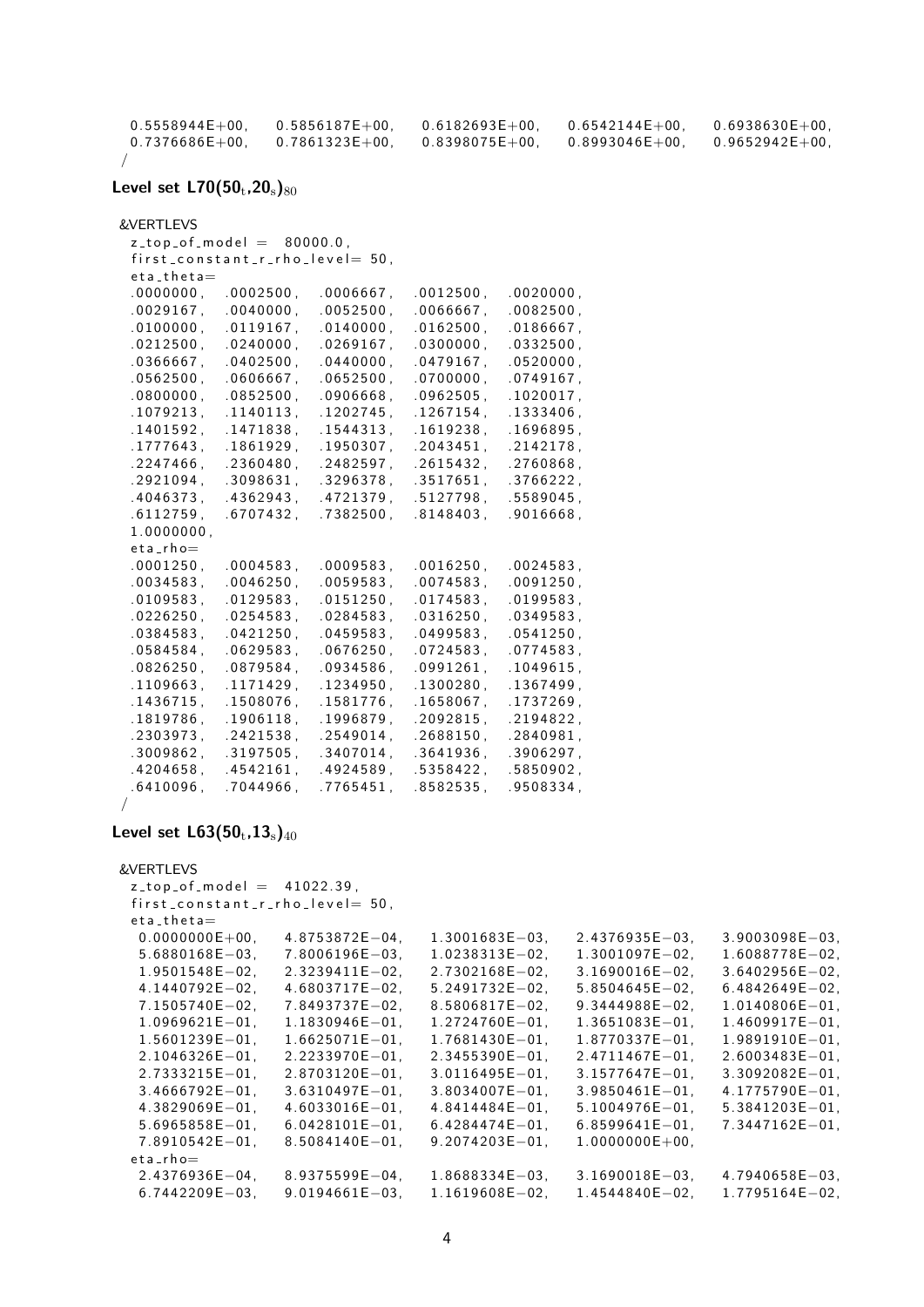| $2.1370383E - 02$  | $2.5270693E - 02$   | $2.9496092E - 02$   | $3.4046389E - 02$  | $3.8921777E - 02$  |
|--------------------|---------------------|---------------------|--------------------|--------------------|
| $4.4122253E - 02$  | $4.9647629E - 02$   | $5.5498090E - 02$   | $6.1673649E - 02$  | $6.8174094E - 02$  |
| $7.4999638E - 02.$ | $8.2150280E - 02.$  | $8.9625798E - 02.$  | $9.7426422E - 02$  | $1.0555213E - 01.$ |
| $1.1400293E - 01.$ | $1.2277844E - 01$   | $1.3187923E - 01$ . | $1.4130490E - 01.$ | $1.5105568E - 01.$ |
| $1.6113155E - 01.$ | $1.7153251E - 01.$  | $1.8225874E - 01.$  | $1.9331124E - 01.$ | $2.0469119E - 01.$ |
| $2.1640146E - 01.$ | $2.2844680E - 01$   | $2.4083437E - 01.$  | $2.5357473E - 01.$ | $2.6668346E - 01.$ |
| $2.8018168E - 01.$ | $2.9409820E - 01$   | $3.0847082E - 01.$  | $3.2334876E - 01.$ | $3.3879438E - 01.$ |
| $3.5488644E - 01.$ | $3.7172252E - 01.$  | $3.8942233E - 01.$  | $4.0813133E - 01.$ | $4.2802429E - 01.$ |
| $4.4931039E - 01.$ | $4.7223738E - 01$   | $4.9709725E - 01.$  | $5.2423090E - 01.$ | $5.5403531E - 01.$ |
| $5.8696973E - 01.$ | $6.2356299E - 01$ . | $6.6442049E - 01.$  | $7.1023387E - 01.$ | $7.6178843E - 01.$ |
| $8.1997347E - 01.$ | $8.8579178E - 01.$  | $9.6037108E - 01.$  |                    |                    |
|                    |                     |                     |                    |                    |

## 4 Namelist differences between GA7.0 and GA7.1

Section 5 of the main paper describes the GA7.1 "branch" configuration that will be used in climate models submitted to CMIP6, which includes a number of scientific differences from the GA7.0 "trunk" configuration. Table 3 lists the UM settings (as set in the Rose suite applications) that should be changed when changing from GA7.0 to GA7.1. The settings listed here are valid for UM code base vn10.6.

| namelist                  |                         |                         |
|---------------------------|-------------------------|-------------------------|
| entry                     | GA7.0                   | GA7.1                   |
| [namelist:run_bl]         |                         |                         |
| L_conv_tke                | .false.                 | .true.                  |
| [namelist:run_convection] |                         |                         |
| cca_sh_knob               | 0.2                     | 0.5                     |
| [namelist:run_precip]     |                         |                         |
| mp_dz_scal                | 1.0                     | 2.0                     |
| [namelist:run_radiation]  |                         |                         |
| Luse_liu_spec             | .false.                 | .true.                  |
| [namelist:run_ukca]       |                         |                         |
| Lukca_scale_seadms_ems    | .false.                 | .true.                  |
| seadms_ems_scaling        | 1.0                     | 1.7                     |
| ukcaaclw                  | ga3-7/nml_ac_lw         | $ga7_1/mml_2c_lw$       |
| ukcaacsw                  | ga3-7/nml_ac_sw         | $ga7_1/mml_acc$ _sw     |
| ukcaanlw                  | $ga3-7/nml_an_lw$       | $ga7_1/mml_an_lw$       |
| ukcaansw                  | $ga3-7/nml_an_sw$       | $ga7_1/mml_an_sw$       |
| ukcacrlw                  | ga3-7/nml_cr_lw         | $ga7_1/mml_c$ r_lw      |
| ukcacrsw                  | $ga3-7/nml_c$ r_sw      | $ga7_1/mml_c$ r_sw      |
| ukcaprec                  | ga3-7/RADAER_pcalc.ukca | ga7_1/RADAER_pcalc.ukca |

Table 3: UM settings that differ between GA7.0 and GA7.1. Note that where there are different ancillaries used, these are specified through an ancil versions file, so require no specific changes to the UM Rose app.

### 5 Settings that may vary with system/application

As described in the main paper, GA7.0/GL7.0 (or GA7.1/GL7.0) defines the scientific configuration of the UM and JULES components used in various systems. In addition to the differences with horizontal and vertical resolution described above — and the scientific differences between  $GAY.0$  and  $GAY.1$  — there are some settings that may be seen as system dependent, which we